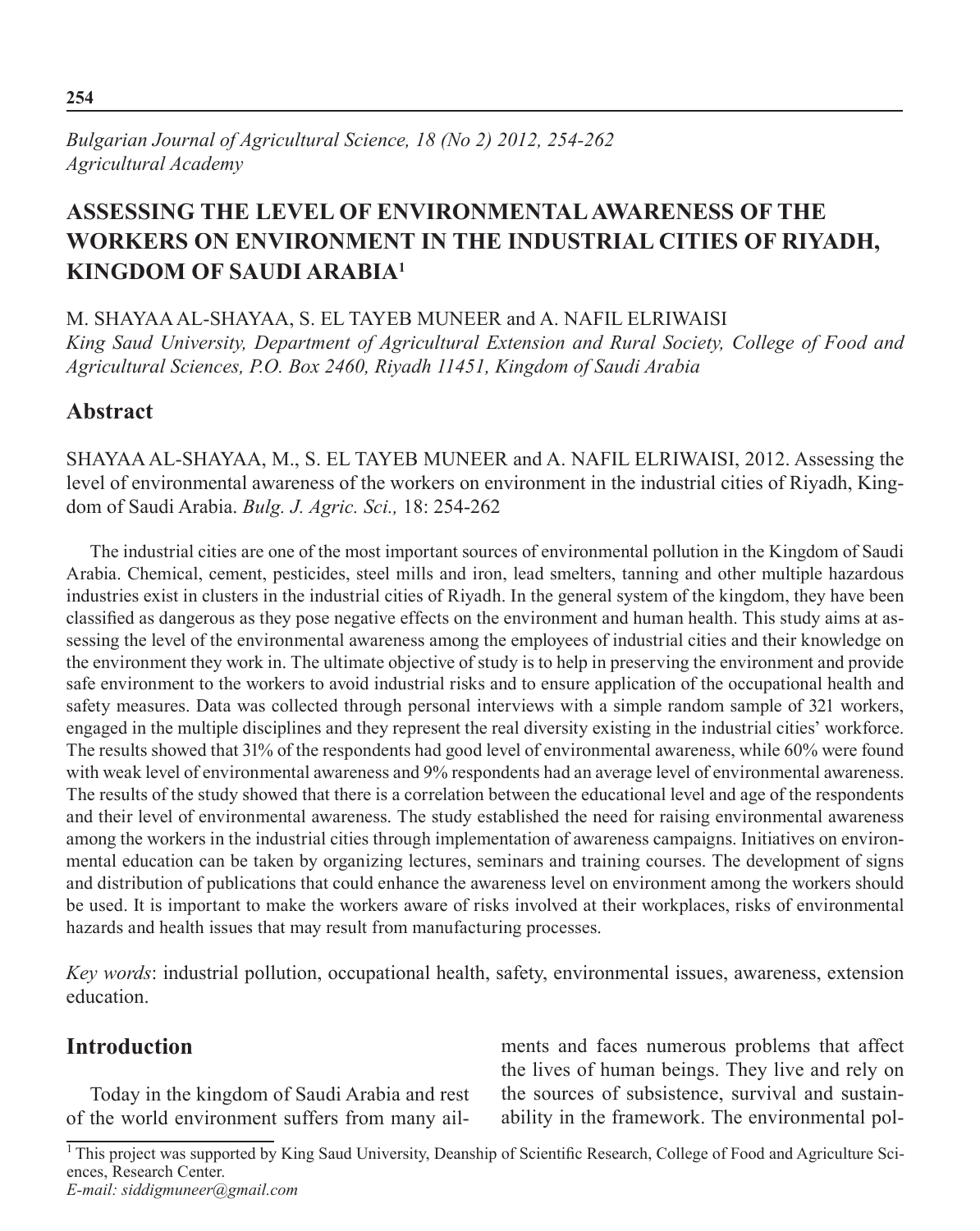lution causes the most dangerous threats to life and prevents the ability of the environment to aid in the continuation of life and its renewal to meet human needs.

The twentieth century has witnessed an increasing awareness on human rights, problems of the environment, concerns over environmental pollution and strategies to limit the environmental degradation. Human activities disturbed the natural ecosystems and this in turn posed environmental threats to human life and survival, suggesting that the human is the primary contributor to disorder of nature (Elguban, 2006). Since the ambitious development over the past century started, the damage to the natural balance of the planet is equal to natural changes that occurred over millions of years. In addition, an increase in population coupled with an increased risk of environmental pollution, has lead to a major crisis towards agricultural production causing drought and hunger, as observed in the world in general, and third world countries or the so-called developing countries in particular.

Another problem linked to environmental pollution could be the release of energy, radioactive pollution and the erosion of the ozone layer, which arise as a result of the increased concentration of greenhouse gases (carbon, sulfur and nitrogen), which in turn led to the contamination of rain and snow falling on the ground, as well as the high temperature of the earth's crust, which threatens the melting of north ice poles (Yunis, 1999).

Right from the beginning of the human activities, a permanent conflict between environment and man remains. The environment in ancient times used to represent all that was unknown to man at that time. His main concern was his fears about the evil wind, volcanoes, earthquakes and predators so that he can sustain himself. However, with the passage of time, the situation changed where the human beings became the source of danger to the environment due to factors like: the technological and industrial progress and the increase in population and the consequent depletion of natural resources (Aba Al-Khail et al., 2005).

Environmental problems prompted both the world's scientists and thinkers to warn mankind than to wait for the future dangers. Environmental scientists and activists stress upon the human beings to make radical changes in their activities on the earth and life on its surface (Elnajdi, 2002). They expect the global community to contribute to the diagnosis and treatment of the environmental crisis through the educational system. Education is an important tool to change human behavior and make the desired change in the reconstruction of environmental balance (Rabie, 2006). In spite of the presence of a strong relationship between environmental policy and laws; social change and development, yet their influence on the environmental awareness of the population in general and workers in the industry, in particular seems negligible. Environmental pollution has become of interest to all those interested in nature and natural resources (Elturaf, 2008). In the situation, it seems imperative to assess and measure the environmental awareness among the workers in the industrial cities, which is the subject of this study. The study aims at assessing the environmental awareness level of workers and to determine their knowledge on the occupational health and safety regulations followed at their work places. Present study is an endeavor to create awareness and ensure the working environment of workers safe and healthy as desired by the rules and regulations of the kingdom.

### *Research Objectives*

The study aims at providing policy recommendations to raise environmental awareness among workers in the industrial cities, through the following objectives:

- To measure the level of environmental awareness among the workers in the industrial cities in the city of Riyadh.
- To assess the knowledge of the workers in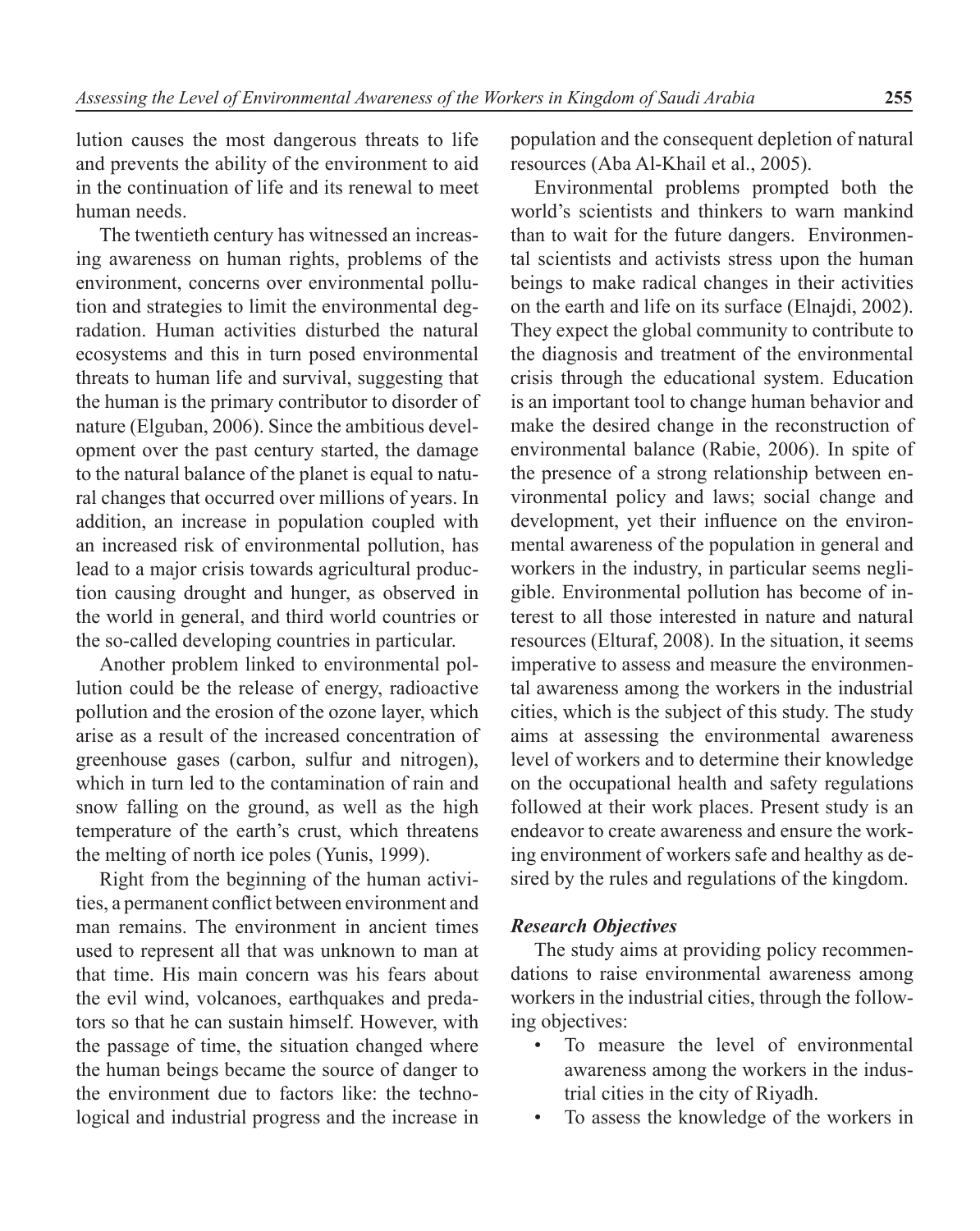the industrial cities of the province on the working environment at their workplaces and occupational health and safety.

To identify the personal qualities of workers in the industrial cities (age, educational level, nationality, previous work, training courses) and its relationship with their level of environmental awareness.

## **Materials and Methods**

## *The study area*

Industry in the city of Riyadh is one of the largest sectors, where the industrial parks in the short period of time and the city witnessed a revolution in institutions and corporations. Growth rates in the city of Riyadh are rising more than in other cities of the Kingdom due to the presence of political capital, trade and financial organizations. Several factors have contributed to the economic capacities of the city of Riyadh, including population growth and the growth of employment opportunities, which in turn support the demand for goods and services in addition to its location. It has become hub and center for the financial institutions including headquarters of the commercial banks operating in the country and the Saudi Arabian Monetary Agency, and Capital Market Authority, in addition to the general departments of the government lending funds etc. These factors and economic sectors of industry made the significant contributions towards the development of the city during the past three decades. The private sector played an effective role in the development of the industrial sector and increasing the number of factories.

## *An over view of the workforce in Riyadh*

 The city of Riyadh has a reasonable size of the workforce of 1772833 individuals according to the indicators in 1430. About 996.3 thousand Saudis including 832 thousand males and about 164 thousand females of 15 or older were also the part of the kingdom's workforce in 1428. Out of the workforce, roughly, 1.5 million Saudis were with age 15 or more and about one million were males.

About 688 thousand, out of the population of Riyadh, are not the part of the labor force, are involved in domestic activities, educational institutions, and retirees and a significant and major portion of this population of Riyadh not making labor-force at the age of 15 years, and over were students.

As for the distribution of the Saudis in the Riyadh region is concerned, according to major groups of the profession, the top 2.1 million employees out of 668 thousand were employed in services and about 459 thousand working professionals were assisting in the basic engineering and about 215 thousand working professionals are associated with scientific and technical, humanitarian disciplines. About 211 thousand are working in the marketing business. The rest of the workforce is involved and distributed in other professions including management, businesspersons, clerical occupations, agriculture and animal husbandry, fish and chemical industries.

The impact of demographic changes in the city of Riyadh becomes clear due to an increase in population growth and the transition economies, traditional trade to the economies based, manufacturing industries, in addition to the growth and expansion in the services sector led to radical changes in the social sphere and in the structure and size of the labor force.

### *The study sample*

The population of the study consisted of the labor force in the first and the second industrial city of Riyadh. A stratified random sample consisting of 321 was drawn. Workers were clustered based on nationality, profession and nature of the work which was divided by occupation as follows: Owner of the factory; 2. Administrative position;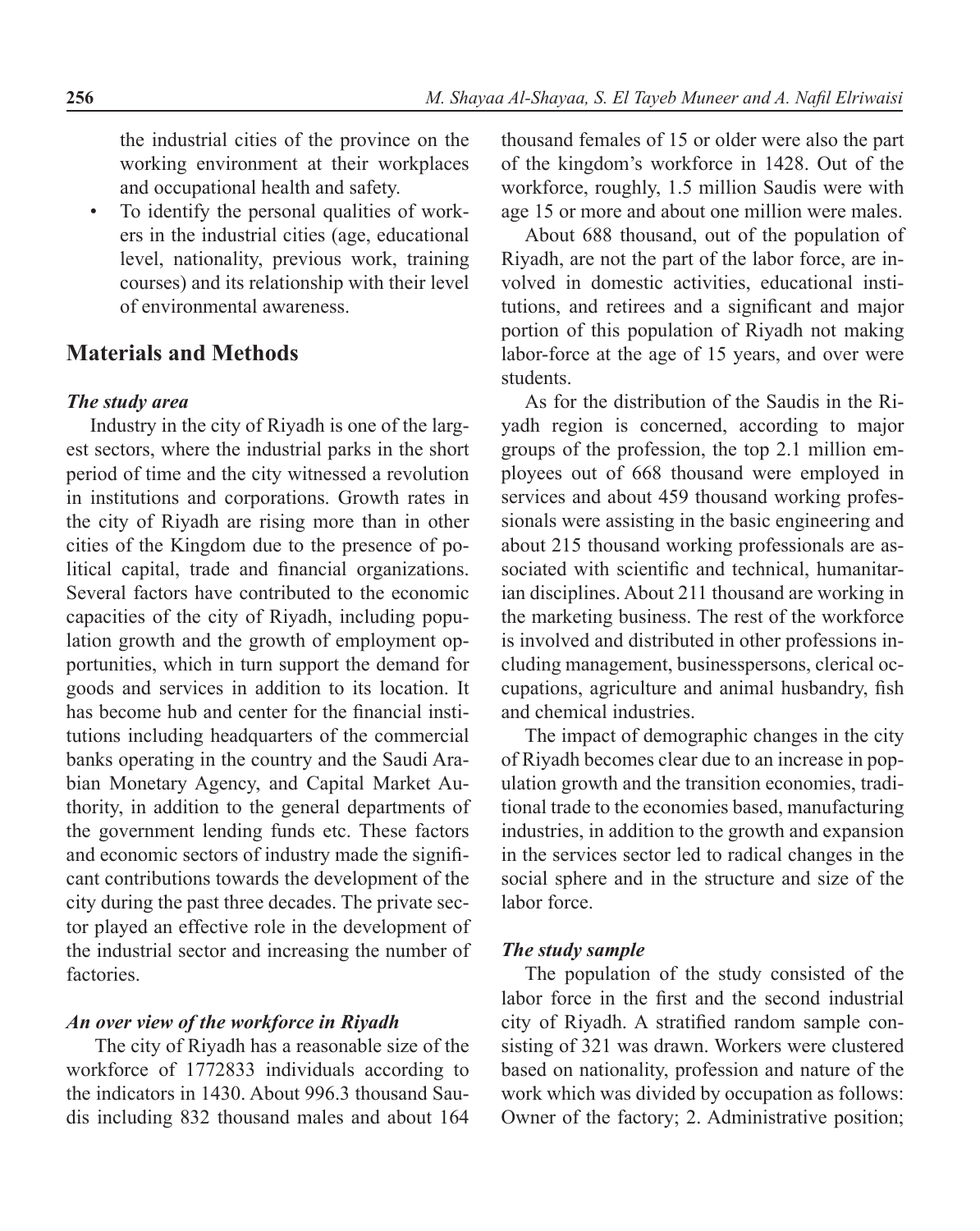3. Technician; 4. Engineer; 5. Factory worker 6. Other (Tables 1 and 2).

### *Data collection*

Data were collected by conducting personal interviews using the questionnaire as a tool for gathering information that covered all the axes of the study. The questionnaire was designed to gather information on the behavior and environmental awareness among workers in the industrial cities. It consisted of 53 questions to illustrate the professional, economic aspects, and educational status, career of the respondents. It was designed to

| Table 1 |                                                    |  |
|---------|----------------------------------------------------|--|
|         | Division of workers according to their nationality |  |

| Number         | Nationality  |
|----------------|--------------|
|                | Gulf         |
| $\overline{2}$ | Arab-African |
| $\overline{3}$ | Arab Asian   |
| 4              | African      |
| 5              | Asian        |
| 6              | European     |
|                | US           |

### **Table 2**

**Division of workers according to their status of work in accordance with the map of the industrial city**

| Number         | Nature of the work                                |
|----------------|---------------------------------------------------|
| 1              | Food industry                                     |
| $\overline{2}$ | Medical and health industries                     |
| $\overline{3}$ | Clothing industries, textiles and leather         |
| $\overline{4}$ | Upholstery and furniture industries               |
| 5              | Industries, paper and cardboard and advertising   |
| 6              | Chemical industries                               |
|                | <b>Building Materials Industries</b>              |
| 8              | <b>Plastic Industries</b>                         |
| 9              | Industries Nafisa (Jewelry)                       |
| 10             | Aluminum industries and household utensils        |
| 11             | Industries, electrical appliances and accessories |
| 12             | Industries pipes, pumps and pipes                 |
| 13             | Metal industries, foundries and heavy vehicles    |

collect the general information about the environment and to measure the environmental awareness level; occupational health and safety of the worker at the work place, and how the work environment influences the workers. The questionnaires were distributed among the 321 workers engaged in the multiple disciplines and represent the real diversity existing in the workforce available in the industrial city.

### *Analysis of data*

Descriptive statistical methods such as frequency distribution, means and standard deviation as well as the simple correlation coefficient were employed for data analysis.

## **Results and Discussion**

## **I. The Personal Qualities of Workers in the Industrial City**

### *Ages of respondents*

The study showed that out of the sample population of 321 workers, 26.8% were under the age of 30 years, and the workers with the ages from 30 to younger than 40 years, accounted for 45.2% of the total working population and this class represents the largest number of workers working as technicians, security guards and the administrators etc. Workers aged between 40 years to less than 50 years, accounted for 17.8% of the total workforce whereas only 10% of the workers are with the age over 50 years with the lowest proportion of the total workforce and most often factory owners and managers make up this group (Table 3).

### *Years of experience for workers*

The study showed that workers with 10 to 20 years experience accounted for 45.6%; about 45.2% workers were with less than 10 years experience and only 9.3% workers had spent a period of 20 years or more at their workplaces (Table 4).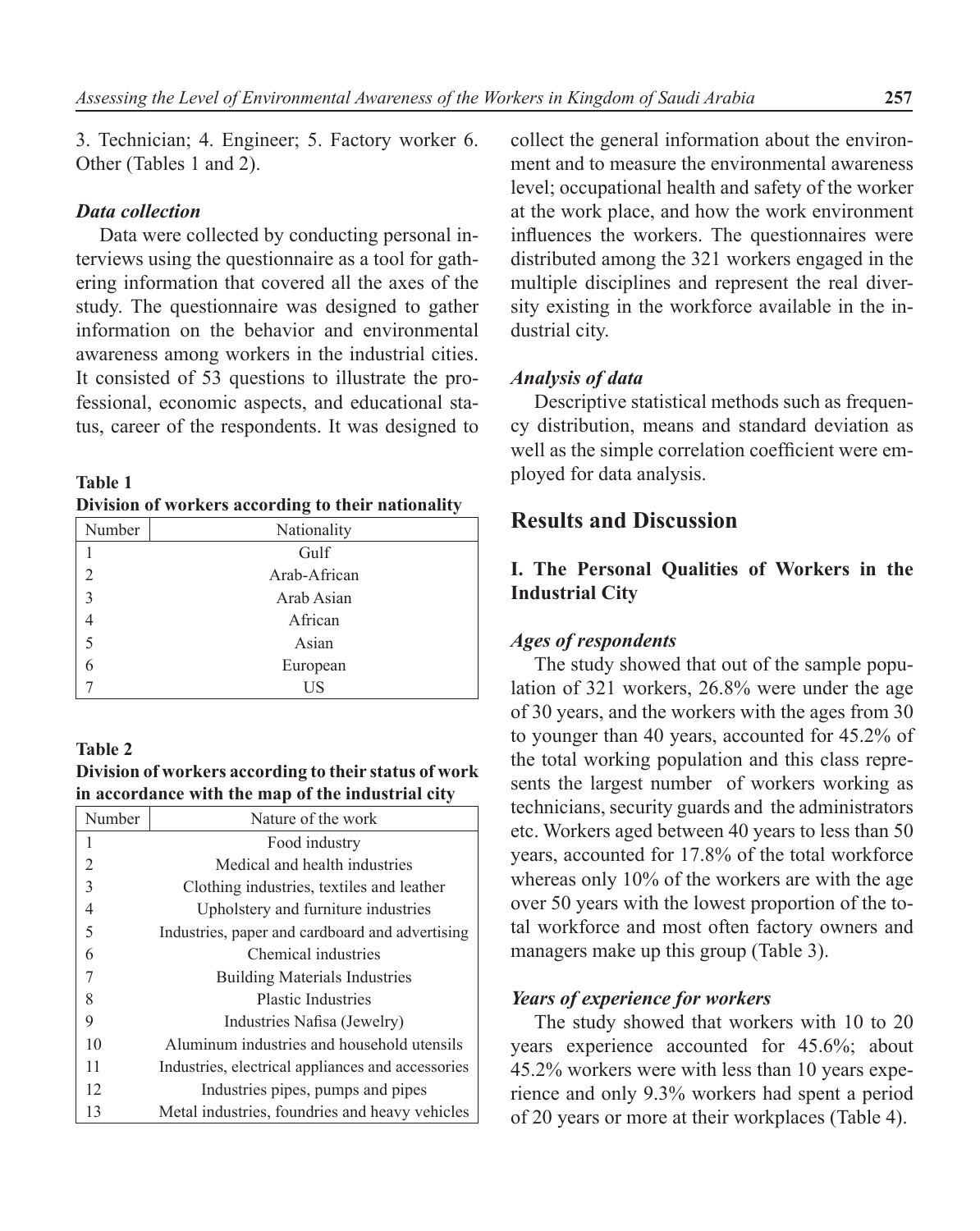## *Educational level of respondents*

As regards the educational level of respondents, the study revealed that 6.0 % workers were illiterate and only 6.0% could read write. Both of these categories accounted for the lowest in the industrial city. The workers with the middle-education are 43.9% being the highest in percentage. Workers with secondary education accounted for 25.5%. Workers with university education (undergraduates) in the industrial city are 18.1%, and only 5% are with higher education (postgraduate) and holding university degrees (Table 5).

## *Nationality of the respondents*

The study also accessed the number of workers based on their nationality. The study revealed that the biggest proportion of workers comes from Asian (Indian, Bangladeshi, Pakistani, Afghani, Nepalese, and Filipino) origin and accounted for 78.8%. Arab African (Egypt, Sudan, Algeria, Somalia) were about 7.2%. Workers from Asian-Arab (Jordanian, Syrian, Lebanese, and Palestinian) origin make up 5.9% of the workforce. Workforce from gulf (Saudi Arabia, Kuwait, Qatar), occupies the fourth place being 5% of the total respondents; they were factory owners, investors and managers, and finally workers with African citizenship accounted for 10% (Table 6).

### *The profession of the respondents*

Based upon their occupations, the workers have been placed in six categories. About 2.5% workers are the owners of factories, one person or group of partners can own the company and the Engineers compose 4% of workforce. The workers in the workforce holding the administrative positions are about 7.2%. Technicians make 9.7% of the workforce. Being the highest in the workforce, the workers accounted for 74.7%. The category includes the factory and the general workers associated with the wide range of industries (Table 7).

# **Table 3**

| The workers' age |  |
|------------------|--|
|------------------|--|

| Age group                  | Frequency | Percent |
|----------------------------|-----------|---------|
| Less than 30 years old     | 86        | 26.8    |
| From 30 to younger than 40 | 145       | 45.2    |
| From 40 to $50$            | 57        | 17.8    |
| 50 and larger              | 33        | 10.3    |
| Total                      | 321       | 100.0   |

### **Table 4**

### **The years of experience working in the industrial city**

| Years of Experience | Frequency | Percent |
|---------------------|-----------|---------|
| From 10 to 20 years | 146       | 45.5    |
| Less than 10 years  | 145       | 45 2    |
| More than 20 years  | 30        | 93      |
| Total               | 321       | 100.0   |

### **Table 5**

### **The educational level of workers**

|   | Education           | Frequency      | Percent | Cumulative<br>percentage |
|---|---------------------|----------------|---------|--------------------------|
| 1 | Intermediate        | 141            | 43.9    | 4.51                     |
| 2 | Secondary           | 82             | 25.5    | 76.9                     |
| 3 | Academic            | 58             | 18.1    | 95                       |
| 4 | Primary             | 20             | 6.2     | 75                       |
| 5 | Post graduate       | 16             | 5       | 100                      |
| 6 | <b>Illiterate</b>   | 2              | 6       | 6.0                      |
|   | Reads and<br>writes | $\mathfrak{D}$ | 6       | 1.2                      |
|   | Total               | 321            | 100     |                          |
|   |                     |                |         |                          |

### **Table 6**

## **The nationalities of the workers**

| Nationality  | Frequency | Percent | Cumulative<br>percentage |
|--------------|-----------|---------|--------------------------|
| Asian        | 253       | 78.8    | 100                      |
| Arab-African | 23        | 7.2     | 12.1                     |
| Arab Asian   | 19        | 5.9     | 18.1                     |
| Gulf         | 16        | 5       | 5                        |
| African      | 10        | 3.1     | 21.2                     |
| Total        | 321       | 100     |                          |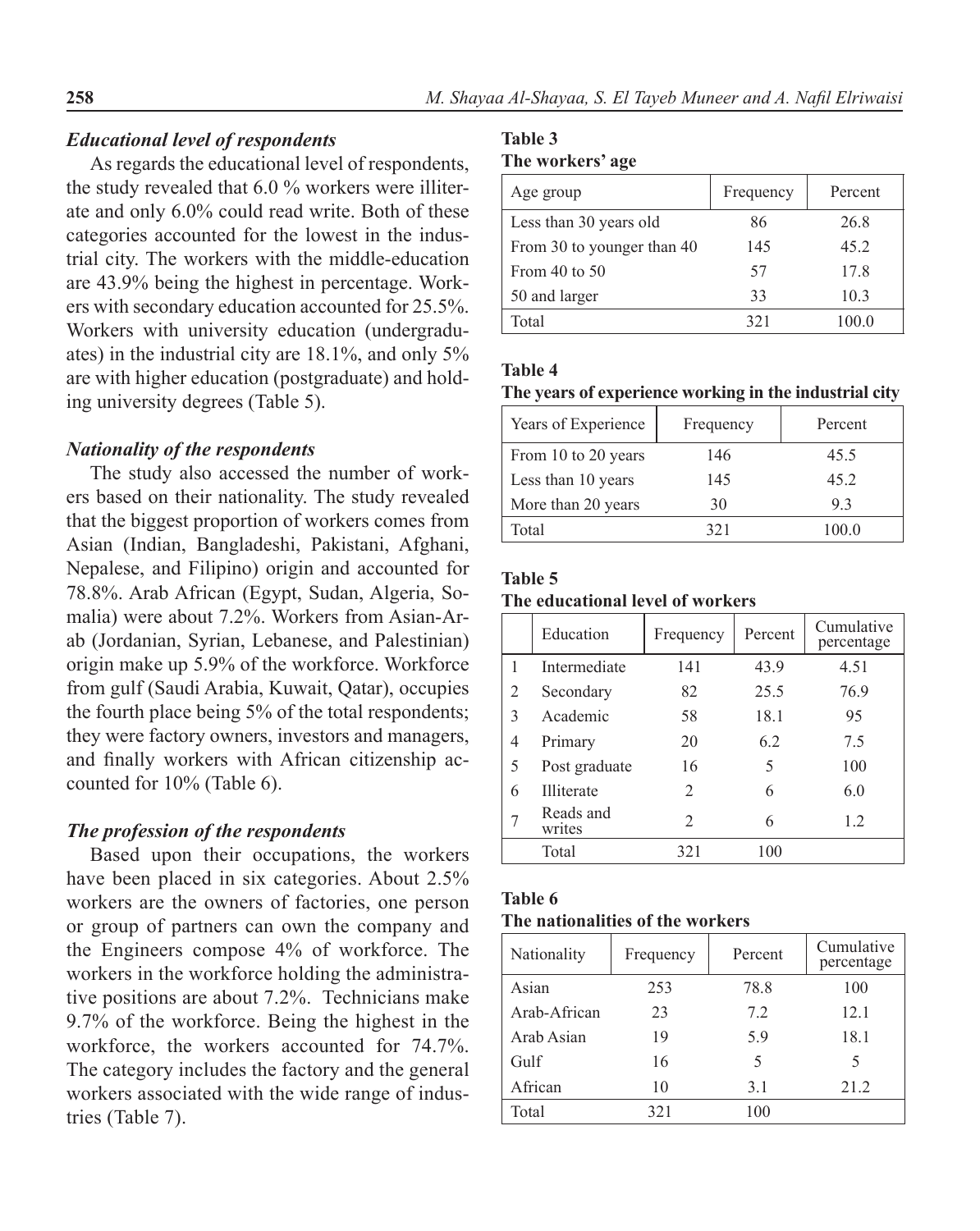### *Nature of the work*

The study revealed that industries have been set up systematically in the industrial cities and map of this division shows that industrial plants have been grouped depending on the activity of the plant, as shown in Table 8.

The division's approach is used in the public system for the environment and the classification of projects of various kinds based upon the level of environmental impacts expected from these projects and they are divided into three categories as follows:

- About 26 % Industrial Plants and Factories with limited environmental impacts:
- About 37% Industrial Plants and Factories with significant environmental impacts;
- Some 37% Industrial Plants and Factories with serious environmental impacts.

The study shows that 37% of the workers are employed by the factories, placed in the third category that causes a serious impact on environment and includes foundry iron and metal industries; factories for heavy pipes and pumps, factories; plants for chemicals cement, and building materials, etc. These industries hire 37% of the total number of employees. Significant but medium environmental impacts are caused by the second category of industries and factories. These industries deal in aluminum and plastic, clothing and textiles, furnishings, furniture and electrical appliances. Third category, accounts for 37% of the workforce. The factories placed in the first category pose limited impact on the environment and include light industries producing food, health and medical products employing 26% of the labor-force.

## **II. Commitment to Occupational Health and Safety Working Procedures**

The survey shows the commitment of staff and their knowledge on the procedures and principles of occupational health and safety. These features

## **Table 7 The respondents' career**

| Profession         | Frequency | Percent | Cumulative<br>percentage |
|--------------------|-----------|---------|--------------------------|
| Factory workers    | 243       | 74.7    | 99.1                     |
| <b>Technicians</b> | 31        | 97      | 19.3                     |
| Administrative     | 23        | 7.2     | 97                       |
| Engineers          | 13        | 4       | 23.4                     |
| Factory owners     | 8         | 2.5     | 2.5                      |
| Other              | 3         | 0.9     | 100                      |
| Total              | 321       | 100     |                          |
|                    |           |         |                          |

| <b>Table 8</b>                      |  |  |
|-------------------------------------|--|--|
| The nature of the activity of plant |  |  |

| Nature of the activity                               | Frequency | Percent         | dumulative<br>percentage |
|------------------------------------------------------|-----------|-----------------|--------------------------|
| Industries dealing with<br>pumps and pipes           | 40        | 12.5            | 88.8                     |
| Medical and health<br>industries                     | 36        | 11.2            | 16.5                     |
| Metal industries, foundries<br>and heavy vehicles    | 36        | 11.2            | 100                      |
| Plastic industries                                   | 34        | 10 <sub>6</sub> | 57                       |
| Industries, electrical<br>appliances and accessories | 26        | 81              | 763                      |
| Chemical industries                                  | 25        | 7.8             | 40.8                     |
| Aluminum industries and<br>household utensils        | 24        | 7.5             | 68 2                     |
| Upholstery and furniture<br>industries               | 20        | 6.2             | 27.7                     |
| Building materials<br>industries                     | 18        | 5.6             | 464                      |
| Food industry                                        | 17        | 5.3             | 5.3                      |
| Industries, paper and<br>cardboard and advertising   | 17        | 5.3             | 33                       |
| Apparel and textile<br>industries                    | 16        | 5.0             | 21.5                     |
| Industries nafisa (Jewelry)                          | 12        | 3.7             | 60.7                     |
| Total                                                | 321       | 100             |                          |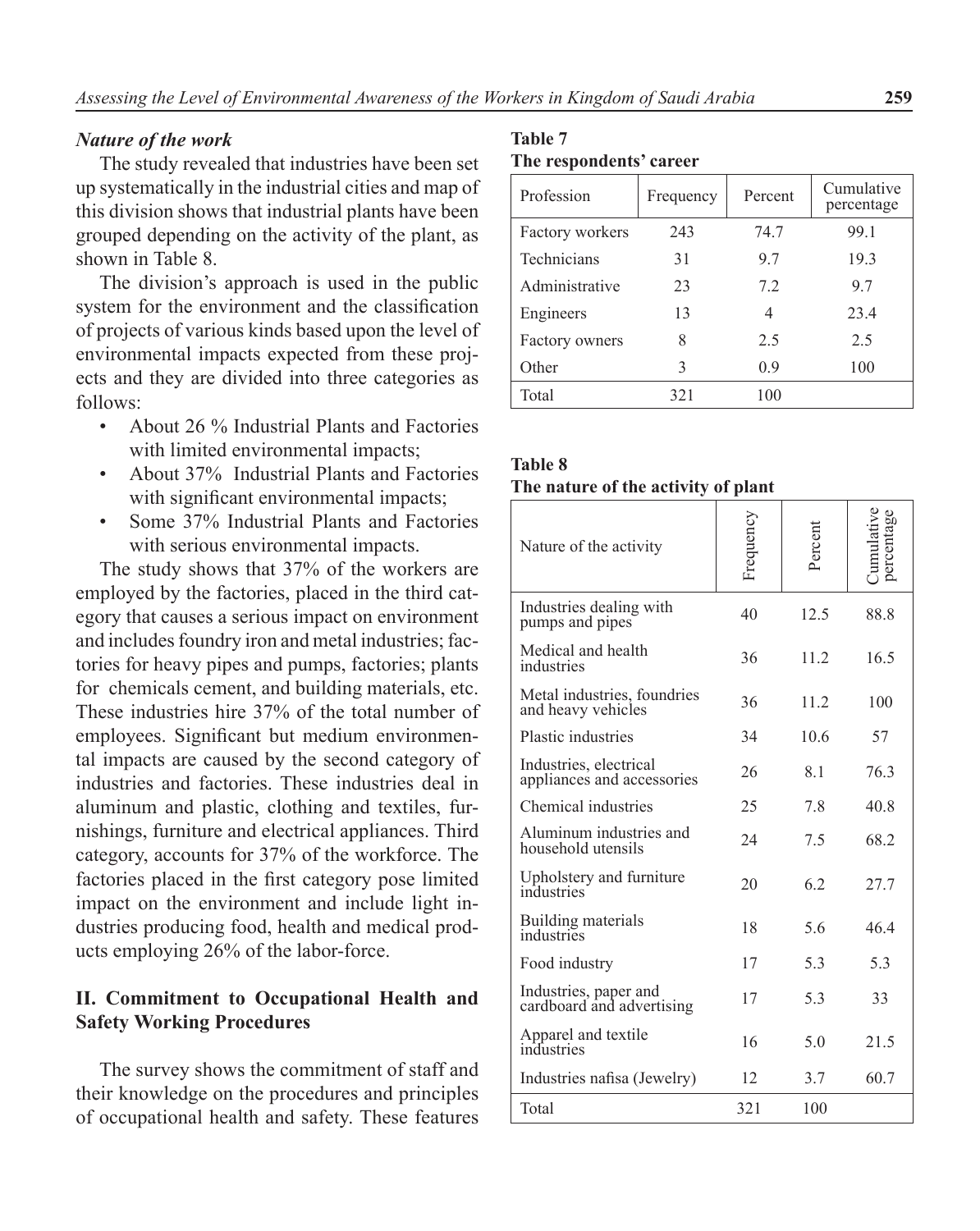lead to their protection, reduce the risks involved in using the equipment, and reduce the dangers of the machinery they work on. Such facilities prevent accidents, reduce the incidences and provide safe professional working environment, which helps workers remain safe at their workplaces. About 55% workers abide by the rules and regulations of occupational using protective clothing and safety devices being in the factory whereas 19% of workers do not follow occupational health and safety and use ways and means of safety; however, only 38% use protective clothing and follow the safety rules at the workplace at times when it necessary to do so. When staff and workers were asked about awareness about the safety and occupational health procedures, only about 48% were familiar with such procedures and principles while 20% of the respondents were quite ignorant; whereas 32% workers did not respond to this question.

## *Awareness about the risks of industrial environment*

In the study it was observed that 63% workers were eating their meals within the manufacturing area of the industry where as 18% were eating without the consent of their employers. It is very discouraging to note that 62% were washing their hands from the pond inside the industrial plant being the supporters of this idea whereas 29% workers did not support this idea. When workers were asked about washing hands from outside the industrial plant, about 52% workers were the supporters of this idea whereas 27% remained non-supporters. About 54% workers had the knowledge of alerts inside the plant whereas 18% workers were not familiar with the alerts. As regards the knowledge of all risks involved within the industrial plant, 50% knew about the risks and dangers whereas 26% were found ignorant. More than half (57%) of the workers knew about the safe places within the plant and emergency exits in case of any risk

or emergency, whereas 41% workers did not know about these.

## **III. Measuring the Risk of Workers Affected by Industrial**

The study showed that workers were affected by the risks of their surroundings in the industrial cities. The surroundings at the workplaces had effects on the workers' productivity. They did receive occupational injuries or were suffering from occupational diseases that could be chronic or temporary, including even workers were exposed to the disability in severe cases.

1. It is therefore important to know the influential and the degree of impact on the Group, and it will be recognized first on the most important influences and the proportion of affected workers in the industrial cities of where they are exposed to varying degrees of vulnerability, whether high, medium or low, for example, the proportion of those who are exposed to fall or slide and impact and untidiness among workers was 82%, while those not exposed to such dangers were 18%.

2. The respondents' exposure to volatile materials (sawdust, wood, dust) and heat.

Some 80% of respondents were exposed to volatile materials (sawdust, wood, dust) and heat whereas 20% remained safe.

3. As high as 79% of the respondents are exposed to dangers/risks when transferring and handling of hazardous materials and heavy stuff. This category also includes the workers who are exposed to pinching sounds, high-noise, and noise from machinery 79%, while 21% are not affected due to these harmful factors.

4. The percentage of those who are exposed to chemical hazards and currents, electric shocks was 77%, while the proportion of people who are not influenced was 22%.

5. The percentage of those who are affected by physical disorders due to the machinery and equip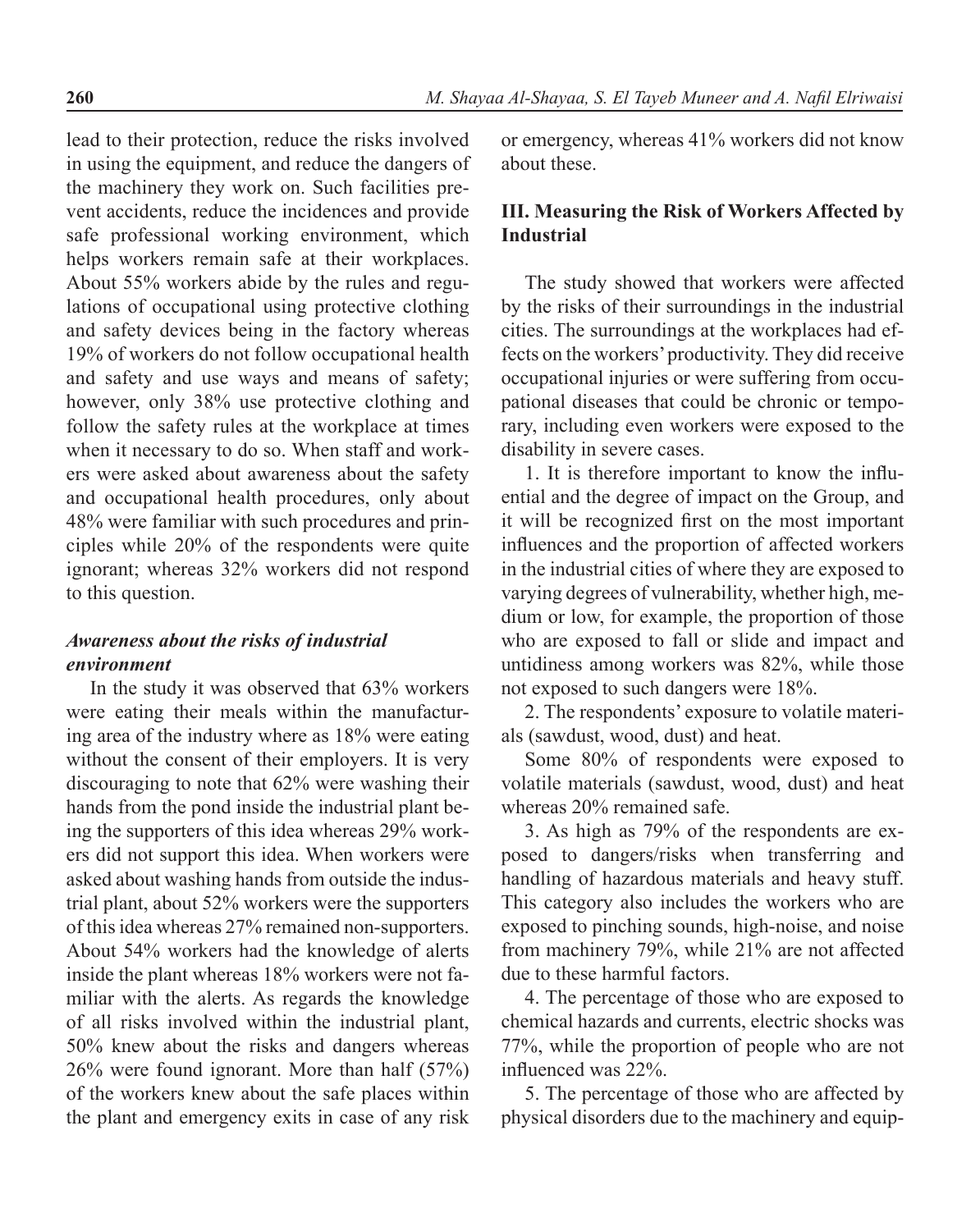ment 73%, while the percentage that is not exposed to is 27%. Air pollution affects 72%, while 22% are not influenced by the Air pollution. The workers affected by toxic substances are 69%, while 31% not exposed to toxic substances. The workers affected by radioactive materials are about 56% while the proportion of workers who are not affected by radiation risks is about 44%.

6. The level of environmental awareness of workers in the industrial cities.

The level of environmental awareness among the employees was assessed by gathering information and by asking questions. A scale on environmental awareness of workers that consists of three categories was designed: Poor, average, and high. Workers with good environmental awareness represent 31% of respondents; while the percentage of workers with an average environmental awareness is about 60% and 9.7% respondents had poor awareness level (Table 9).

To ascertain the level of environmental awareness of the respondents, they were offered direct questions about the environment to answer them through selecting from various options, and the result was consistent with the results of the previous standard of environmental awareness, where the proportion who answered correctly was 40%, while  $60\%$  answered wrong answers.

The study showed that the correlation between personal characteristics of respondents and their level of environmental awareness is positive and statistically significant between each of the educational level and age of the subjects and the level of environmental awareness. On the other hand, the correlation between the respondents' years of experience and level of environmental awareness is statistically not significant (Table 10).

## **Conclusions and Recommendations**

Although creating environmental awareness is not an easy task, yet at the same time it is not impossible to accomplish. However, based on the results of the study, the following recommendations are made to improve the situation:

- A genuine commitment to raising environmental awareness among the public and especially employees of industrial establishments is needed. Awareness and environmental education programs have been stressed upon and required by the environmental executive regulations of the kingdom.
- Raising environmental awareness in the industrial cities by focusing on the development of faith among humans would prove more beneficial, as Islam stresses the importance of the human environment. Above all, faith recognizes the rights of the human beings and attaches great respect to the environment and its components, and strictly forbids the inappropriate and wasteful uses of natural resources.
- Every possible care should be taken to provide correct facts on environment and environmental issues. Such information in published form should be delivered by various ways and means of education. In addition, initiatives are needed to make sure environmental programs are available to all the employees in the industrial cities.

#### **Table 9**

| The respondents' level of environmental awareness |  |  |  |
|---------------------------------------------------|--|--|--|
|---------------------------------------------------|--|--|--|

| Level of environmental<br>awareness | Frequency | Percent |
|-------------------------------------|-----------|---------|
| Poor                                | 31        | 97      |
| Average                             | 191       | 59.5    |
| High                                | 99        | 30.8    |
| Total                               | 321       | 100     |

### **Table 10**

**Correlation between the respondents' personal characteristics and the level of their environmental awareness (Pearson correlation) (n = 321)**

| Personal qualities<br>of the respondents | Level of environmental awareness |                |  |
|------------------------------------------|----------------------------------|----------------|--|
|                                          | Correlation<br>coefficient       | Level of moral |  |
| Age                                      | $.133**$                         | 0.043          |  |
| Education                                | $.675**$                         | 0.000          |  |
| Years of Experience                      | 0.25                             | 661            |  |